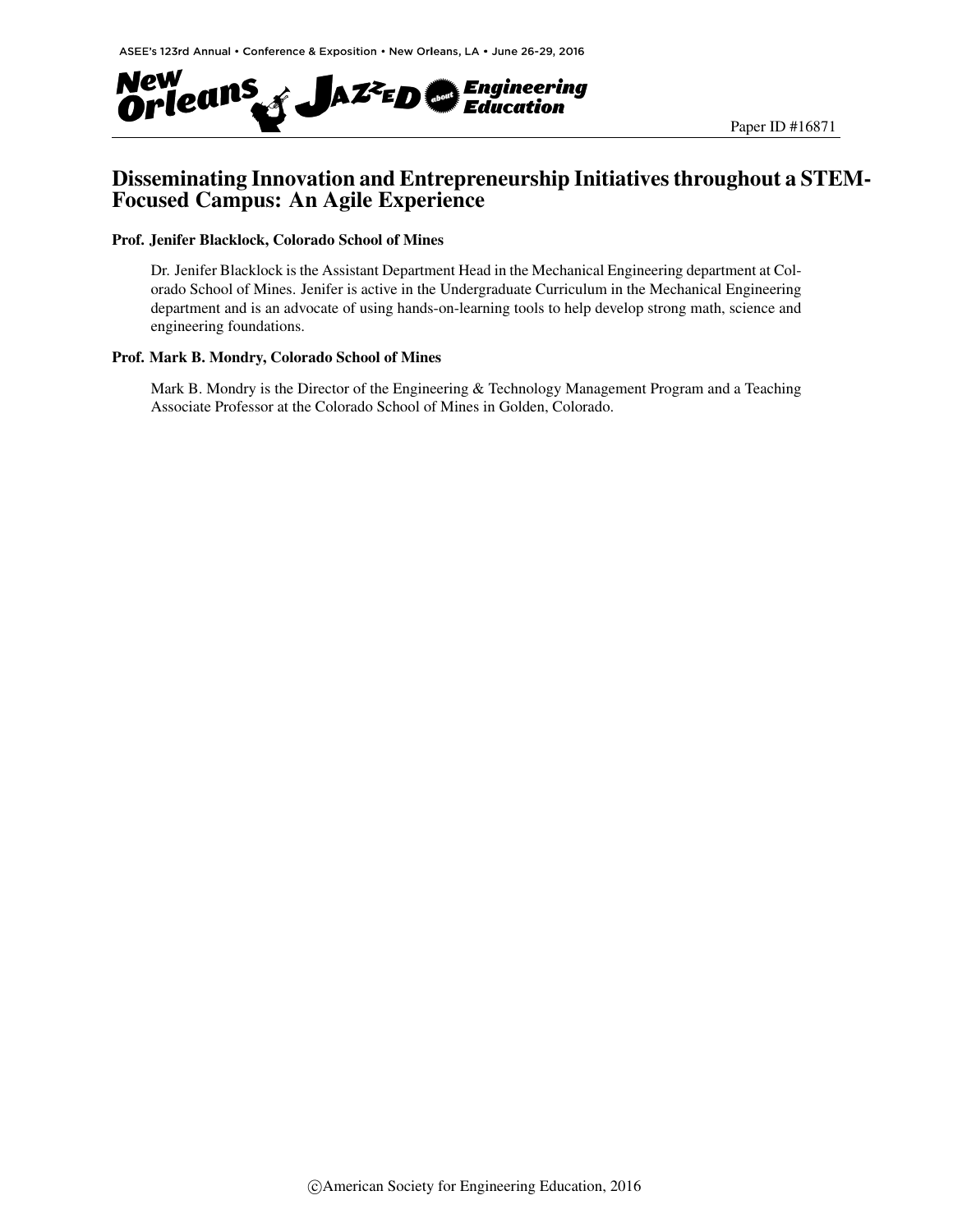# **Disseminating Innovation and Entrepreneurship Initiatives throughout a STEM Focused Campus - An Agile Experience**

# **Abstract**

Colorado School of Mines is a top public research university focusing on the STEM disciplines, with rigorous academics and a culture that encourages students to make a positive impact on our world. There is an undeniable thrust across engineering education to propel innovation and entrepreneurship throughout the undergraduate student experience, and it applies to our institution. In the fall of 2015, a small team of faculty and one student initiated a ambitious effort to build an ecosystem of innovation and entrepreneurship at Colorado School of Mines from the grassroots level using an agile approach of learning, doing, and iterating. This agile approach quickly created a critical-mass of activities, involvement and support. Remarkably, within one academic year, the effort successfully cultivated a vibrant and growing culture of innovation and entrepreneurship across the university's community of students, faculty and staff.

The journey continues, but this paper describes the approach and activities applied to generate this new culture in a traditional STEM focused campus.

# **Applying Agile, Lean and Design Thinking**

Across many engineering programs in higher education, there is a wave of energy focused on learning-by-doing and human-centered design. From the business and engineering domains, students are being introduced to the concepts of Lean and Agile to inspire new ways of accomplishing collaborative, team oriented projects that require rapid iteration towards solutions for open-ended problems. A significant portion of STEM Faculty spends a great deal of time and energy incorporating these concepts into effective pedagogy applied to undergraduate engineering education. Often, these same faculty members are eagerly engaged in advancing the entrepreneurial learning ecosystem in their institutions. In engineering and other STEM programs, we apply innovation and entrepreneurship as the catalysts used to help guide students into the learning experiences and outcomes that represent the skills and knowledge they will need to succeed in their careers. $<sup>1</sup>$ </sup>

Yet, these efforts do not come naturally in many of the university ecosystems. In many more traditional engineering programs, these same agile and lean approaches, not to mention the concept of design thinking<sup>2</sup>, fail to get incorporated into the improvement process for curriculum, co-curriculum and program development.

# **The Grassroots Efforts**

At Colorado School of Mines, it all started with a comment from a prospective student and an inquiry from a non-traditional undergraduate who was looking for something outside of the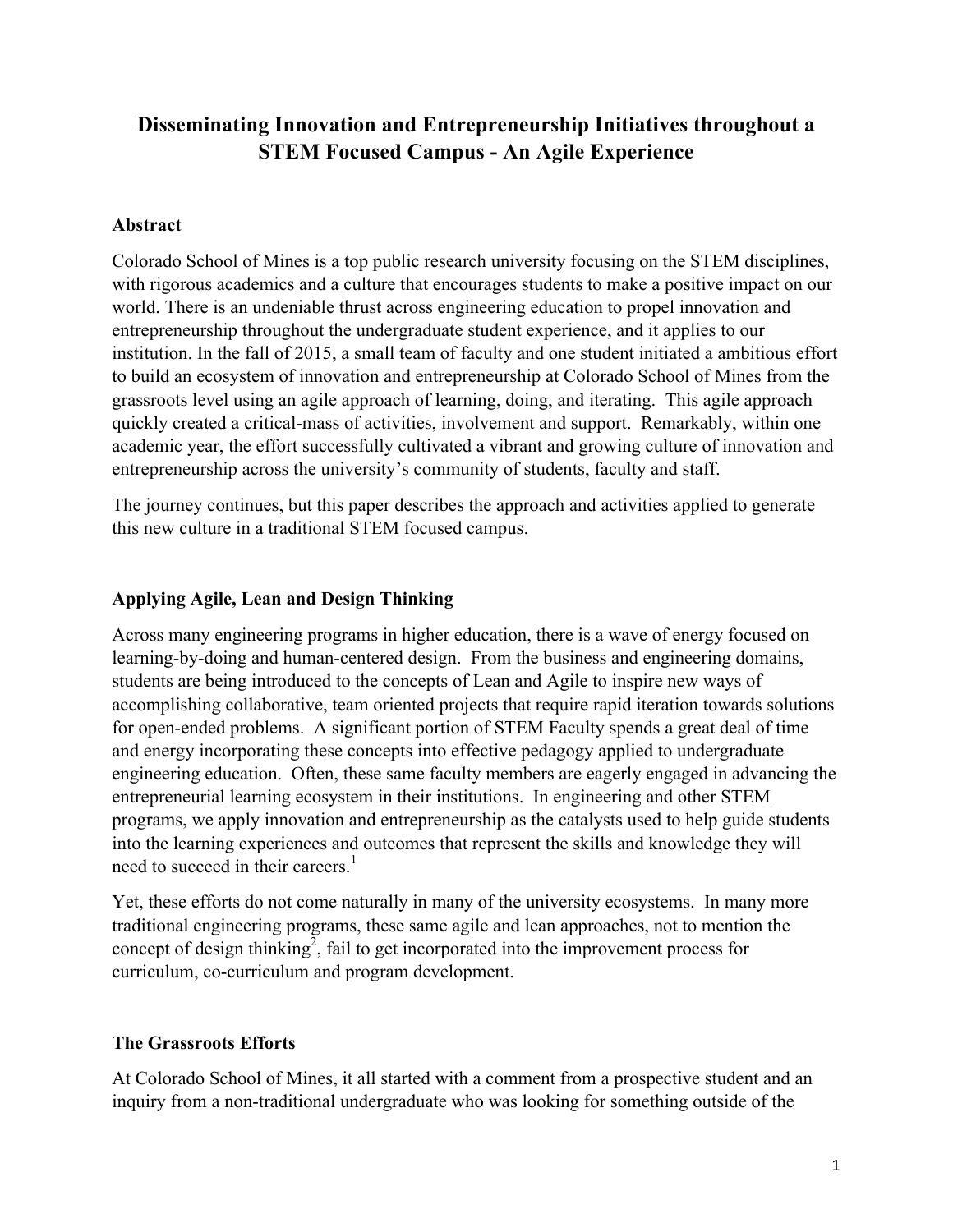traditional engineering curriculum: innovation and entrepreneurship. The prospective student innocently stated, "Why would I go to Colorado School of Mines? I want to be an entrepreneur" and the non-traditional student inquired about "courses that will make me be a better innovator". It took one ambitious faculty member to hear these statements and to gather a team comprising three other like-minded faculty members who shared the belief that Colorado School of Mines had an opportunity to positively change the innovation and entrepreneurship ecosystem at Their institution. The quest for support began.

Epicenter, started through Stanford University as a product of a NSF grant, launched a program called the Pathways to Innovation Program<sup>3</sup> ("Pathways") in 2014. The Pathways program provided support for three separate annual cohorts of institutions to amplify innovation and entrepreneurship in engineering education.<sup>4</sup> Colorado School of Mines applied to be a Pathways institution, and was selected in early 2015. Becoming a Pathways institution allowed the faculty members to participate as formal a team on campus. Becoming a Pathways team provided also provided a vehicle to coordinate activities and initiatives. The team first gathered at a planning conference with other newly minted Pathways institution teams that February. The purpose of the conference was for each team to begin to formulate a plan of action for amplifying innovation and entrepreneurship at their institution and to identify an initial project for their institutional team to take back with them and execute on.

The process each team was requested to adopt was called "Strategic Doing" as developed by a Center at Purdue University.<sup>5</sup> The process is uniquely suited for higher education and incorporates a monthly strategy review and progress report. This process set a monthly clockspeed of progress capture and reporting for each team. Additionally, each team was partnered with several other Pathways teams from other institutions with a monthly check-in video meeting to share progress, issues and advice. The process began and the clock started to tick.

# **Agile Development of a Vision and Resources**

The Strategic Doing process offered a wonderful framework for formulating a strategic roadmap of what projects and activities our team wanted to work on while keeping in mind, feasibility at the university level. Our team first mapped the current state of innovation and entrepreneurship on campus, including any student activities, resources, courses, or other relevant elements of our campus community. We instituted a weekly team meeting using an agile development methodology.6

In a commercial organization, the rapid pace of activity associated with an agile project management process is well tolerated, but in an academic institution, it can be a challenge to apply successfully. Scheduling weekly meetings requiring consistent and regular attendance by academics was the first challenge. Each week, we would review progress and accomplishments from the week before, discuss and agree on a set of activities for the approaching week, and discuss any foreseeable obstacles in our immediate path. It is not unusual for STEM faculty to incorporate agile processes in engineering course content, but this was truly learning by doing for some members of our team. The team, by the way, began to grow. As we communicated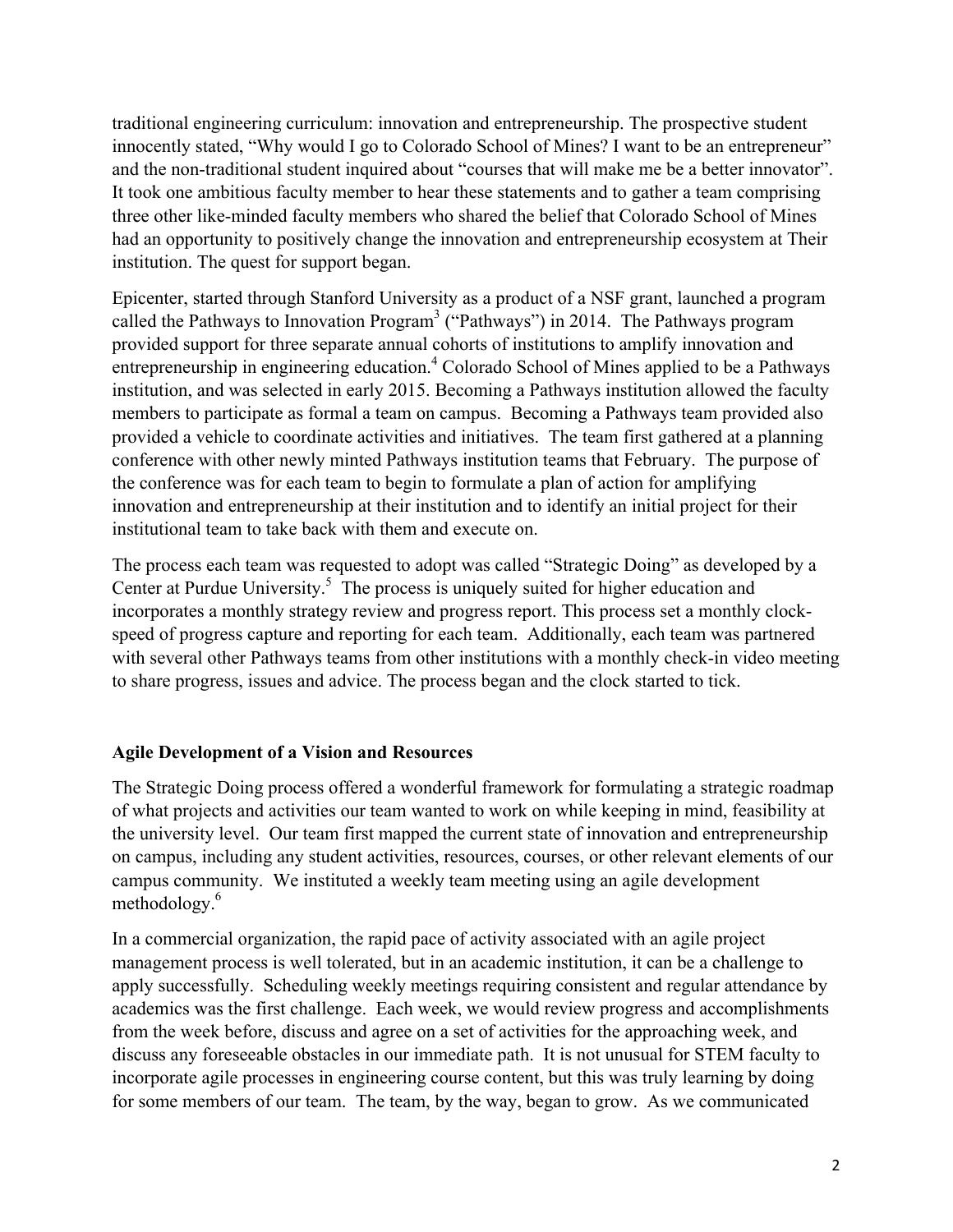and gathered information from faculty colleagues on campus, more like-minded individuals began to engage who shared our vision.

# **Iterate, iterate and Celebrate Small Victories**

Our team's initial project involved an application of design thinking to our process. Simplified, the general design thinking approach we embraced was to empathize, define, ideate, iterate and launch. We started with our search for empathy.

Each team member talked with many members of our academic community, students, faculty administration and staff, to find out how they viewed the current state and desirability of innovation and entrepreneurship on our campus. Our goal was to gain empathy for the people who would engage with the activities and resources we sought to create. How did students "innovate" things on campus? How many student entrepreneurs were actively working on startups? What resources were available and how were they used? Each of these questions facilitated new learning for the team and new insight on how to define our evolving objectives and projects.

By analyzing the current state (2015) of Colorado School of Mines and discussing what was being done well and not so well at the time, we were able to define a feasible plan forward for our one-year objectives. This became our baseline for progress subject to new learning and continuous iteration. Our extensive interviews illuminated one simple truth: students who might be interested in gathering around an idea for a new technology or in actually forming a startup did not have a clearly identified central source of information to learn about resources available on campus and in our nearby community. Thus, the team decided to develop a digital hub that could become the dynamic collection point for this kind of information and made available to the entire community at Colorado School of Mines. This hub would provide links to Colorado School of Mines courses, research efforts, student clubs, campus facilities, and external resources like regional seminars, professional groups, startup competitions, and incubators and accelerator programs.7

Next, the team explored how innovation and entrepreneurship could be provided as a continuum across all four years of a typical undergraduate journey at Colorado School of Mines. Our initial mapping efforts provided a clear understanding of what resources where currently available, now our team focused on filling the gaps. In our weekly meetings and monthly cohort updates, we tracked progress, iterations and challenges.

# **What has Worked?**

As a direct result of our Pathways team efforts, there have been a handful of new innovation and entrepreneurship initiatives on campus. These initiatives have been driven by students, faculty and Colorado School of Mines college Deans within the past year, and all have helped lead to the success of creating an innovation and entrepreneurship mindset on campus.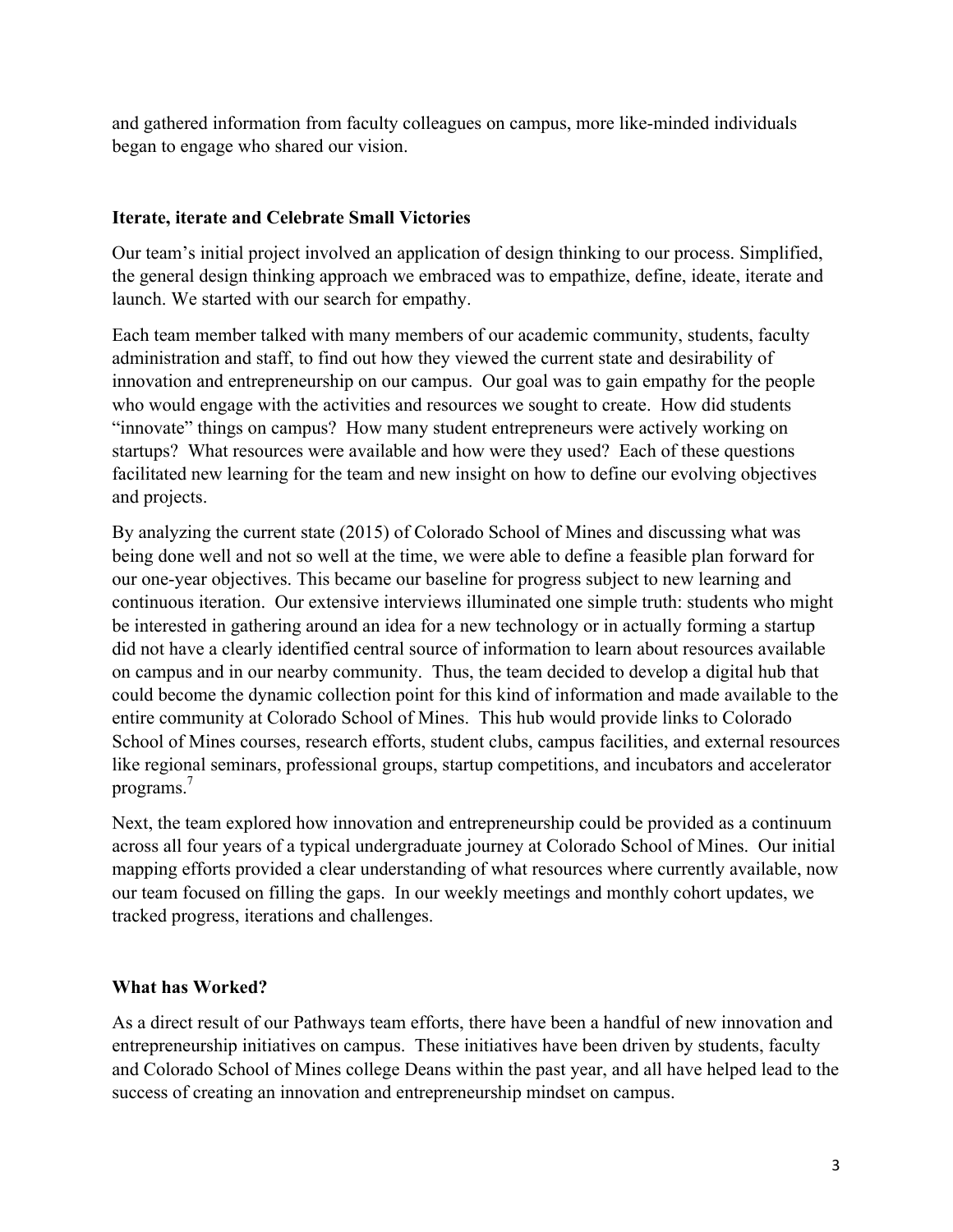Student led efforts have included the creation of new student clubs and organizations. Examples include the Colorado School of Mines Maker Society, a hackers club, a rejuvenated student Entrepreneur Club, new hack-a-thons, a new freshman residential learning community based on the ASE Grand Challenges in Engineering.<sup>8</sup> Faculty led efforts have so far culminated into a new entrepreneurship course for undergraduates, a campus-wide student innovation competition supported by significant corporate sponsored financial and other resources, and a new makerspace for students. Faculty and students have worked together to also develop and launch numerous video training resources on the Colorado School of Mines digital hub. Collectively, all these new innovation and entrepreneurship activities reflect an astounding success in only one year.

# **What Has Not Worked?**

Although our institution has progressed significantly in implementing an innovation and entrepreneurship mindset on campus, it is currently still a challenge to get more faculty on-board and integrated with these initiatives. Two faculty members of our Pathways team hosted an Innovation Faculty Forum on campus, trying to gather like-minded faculty from across campus together to discuss the many efforts being deployed on campus. The forum was not well attended. There were high hopes of bringing faculty together under our renewed enthusiasm, but that is not what happened.

In trying to better understand the challenges associated with broadening our team's efforts, we have encountered a common theme. It is called formal recognition, or rather the perception that these efforts will not be recognized as important to faculty promotion and tenure. Research faculty in particular does not see how efforts in this area will be professionally rewarded. In our institution, we have a strong foundation in undergraduate teaching. Each faculty member is on one of two formal tracks: tenure track research faculty or formal teaching faculty. Each track has the same three levels of Assistant Professor, Associate professor and full Professor. Not surprisingly, our Pathways team led by a teaching tack faculty member and the team is comprised of mostly teaching track faculty.

# **The Need and Assessment of the Current Landscape**

Students from across campus were asked about their desires and needs for Innovation and Entrepreneurial initiatives at Mines (IRB approved study). At a student-focused university, students have the ability to lead efforts on campus and assist in helping with campus initiatives and strategic plans. 75 students from across campus completed the survey and the results show that there is significant interest for innovation and entrepreneurship on campus and that students want to see workshops and several more courses integrated within both the curriculum as well as campus. Additionally, students wanted to see skills and concepts related to Innovation and Entrepreneurship throughout courses in the curriculum.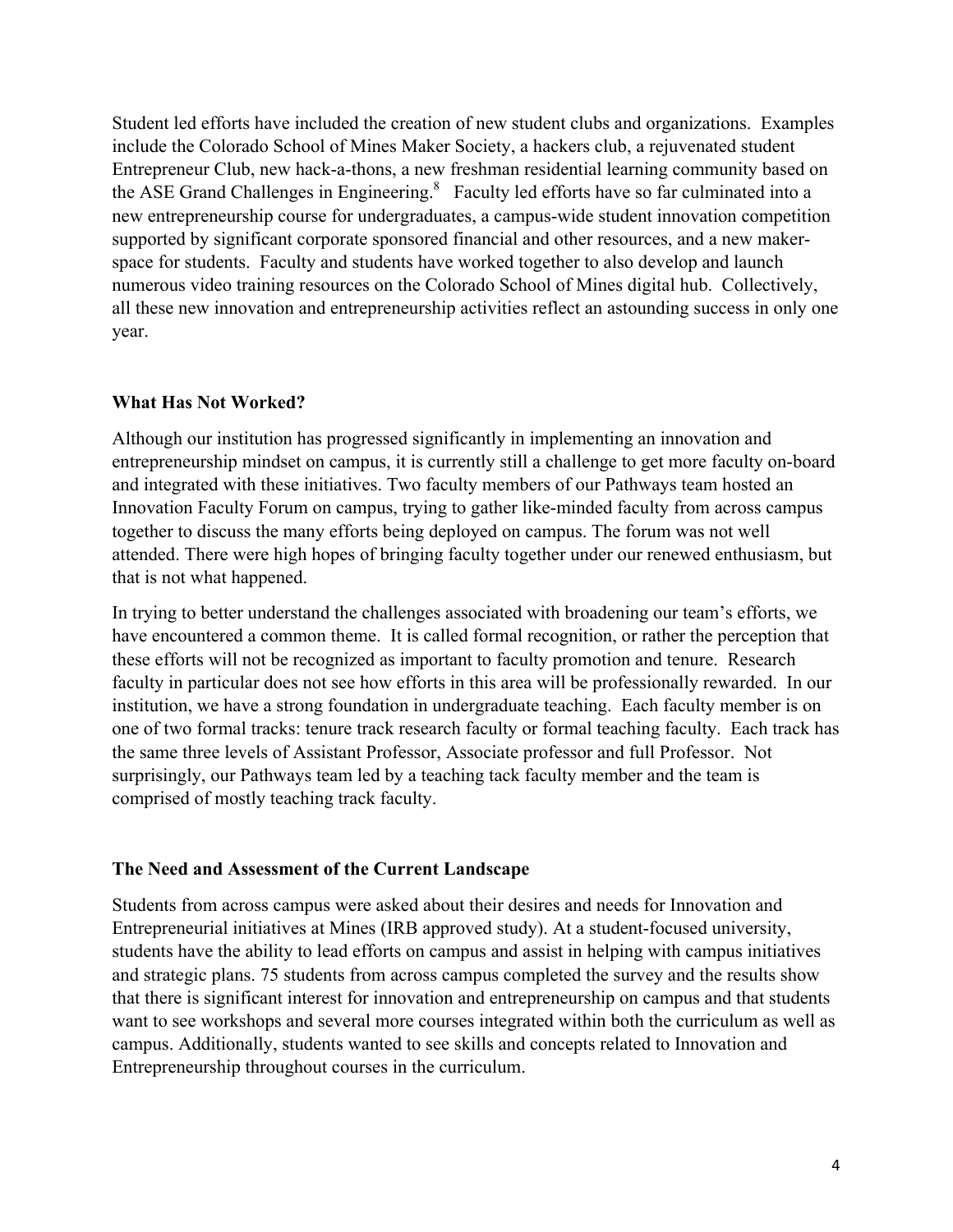Results from student survey (77 responses):

*1) While at Colorado School of Mines, have you ever had an idea that you wanted to explore?*

| '∕∩ |
|-----|
|     |

*2) While at Colorado School of Mines, were you ever engaged in Innovation and/or Entrepreneurial initiatives on campus such as a club, extracurricular activity, class, competition?*

| $\frac{9}{9}$ |
|---------------|
|               |

*3) Do you think you would ever consider being an entrepreneur within 10 years after graduation?*

*4) Do you wish there were more Innovation and/or Entrepreneurial initiatives at Colorado School of Mines?*

*5) What Innovation and/or Entrepreneurial initiatives do you wish there were more of at CSM? (open response)*

| More business and I&E focused courses         | 26.31% |
|-----------------------------------------------|--------|
| <b>Workshops focused on I&amp;E</b>           | 21.05% |
| <b>Innovation Competitions with Prizes</b>    | 15.79% |
| Concepts related to I&E throughout curriculum | 15.79% |

These results show that there is a strong need from students on campus for Innovation and Entrepreneurship, not just support, but for these skills to be found throughout the curriculum. Additionally, it was surprising to see the results from question 3, asking students whether or not they would ever consider being an entrepreneur within 10 years after graduation. Over 70% of the students surveyed responded with, 'yes', also emphasizing the need to implement more Innovation and Entrepreneurial initiatives on campus. Additionally, it is found that a large percentage (over 59%) of students are engaged with the innovation and entrepreneurship efforts and initiatives currently on-campus, with many of these efforts beginning only a year ago.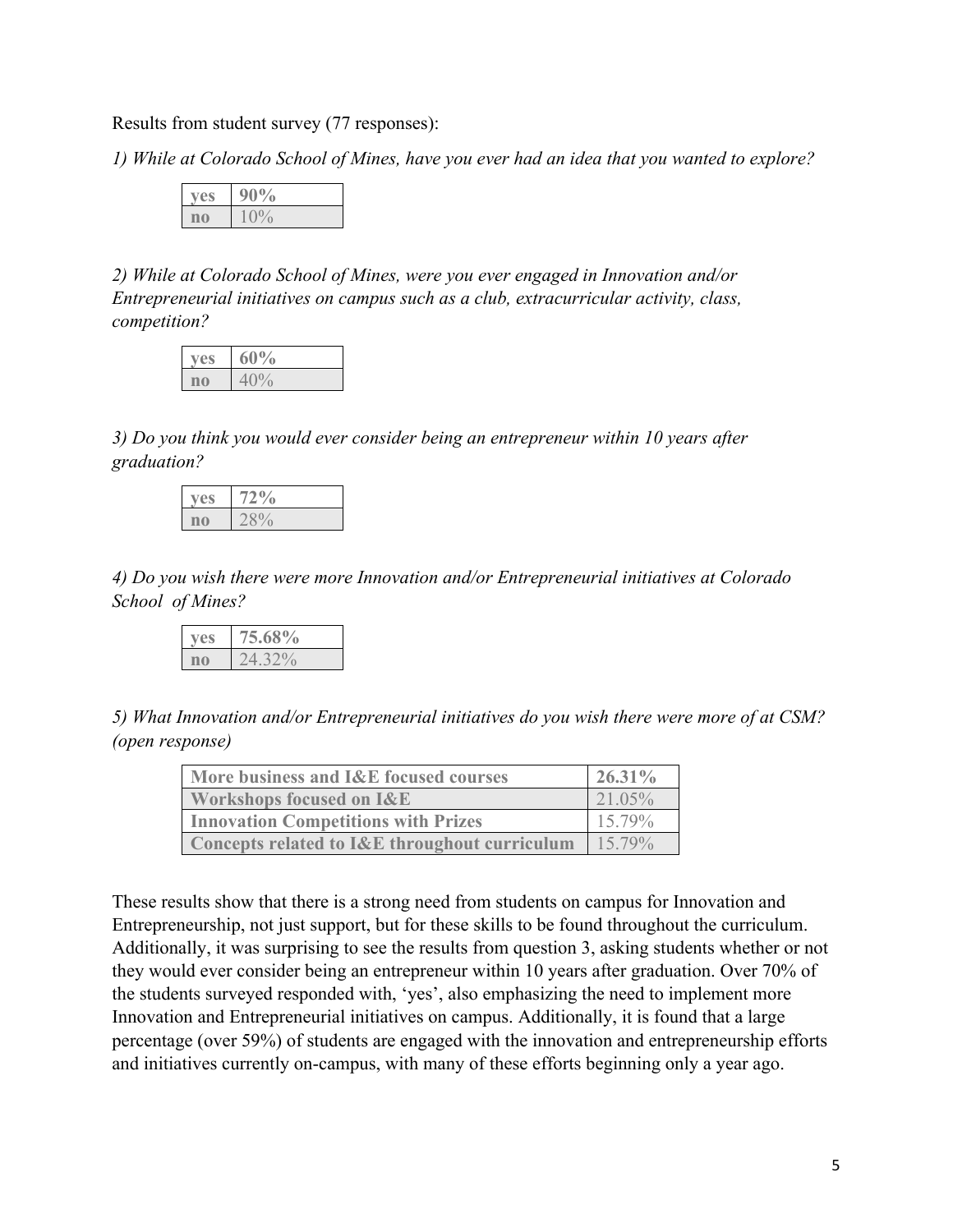# **Steps Forward**

Through this process, we have learned to continue to iterate. Our Pathways team has moved into a less formal schedule and works now on more of a project-by-project basis. Fortunately, innovation and entrepreneurship is now starting to be part of Colorado School of Mines culture.

However, there are still several foreseeable steps forward, particularly in the next six months. First off, we are continuously updating the HUB website with projects, innovation competitions (locally, nationally and at the campus and college level), new courses, training tutorials, along with pictures and images. Within the next couple of months, one of our major goals is to fully populate the site. To date, we have launched and maintained the site with no financial or formal support resources. The effort was completely the result of faculty and student grassroots efforts.

Additionally, our first campus-wide innovation competition will conclude at the end of the current semester. We will work on establishing this competition on an annual basis and work to launch a technology startup competition as well. Significant work will be needed to establish external sponsors, startup team mentors and other resources. We will continue to iterate and learn from our students on what activities are working, what can be improved, and how. As of this writing, we are also working with the city in our community to launch a local startup showcase and a local accelerator.

# **Conclusion**

Many lessons have been learned throughout this process, however, the strongest message we have taken away from the past year is that innovation and entrepreneurship can be integrated into a culture, quickly and efficiently, by applying the same principles and concepts we are teaching our students to make them stronger innovators and entrepreneurs. These concepts are being heard around campuses alike, however various approaches are being applied to the delivery, some successful, some not so successful. We have seen positive results by empathizing, defining, ideating, iterating and launching innovation and entrepreneurship initiatives Colorado School of Mines.